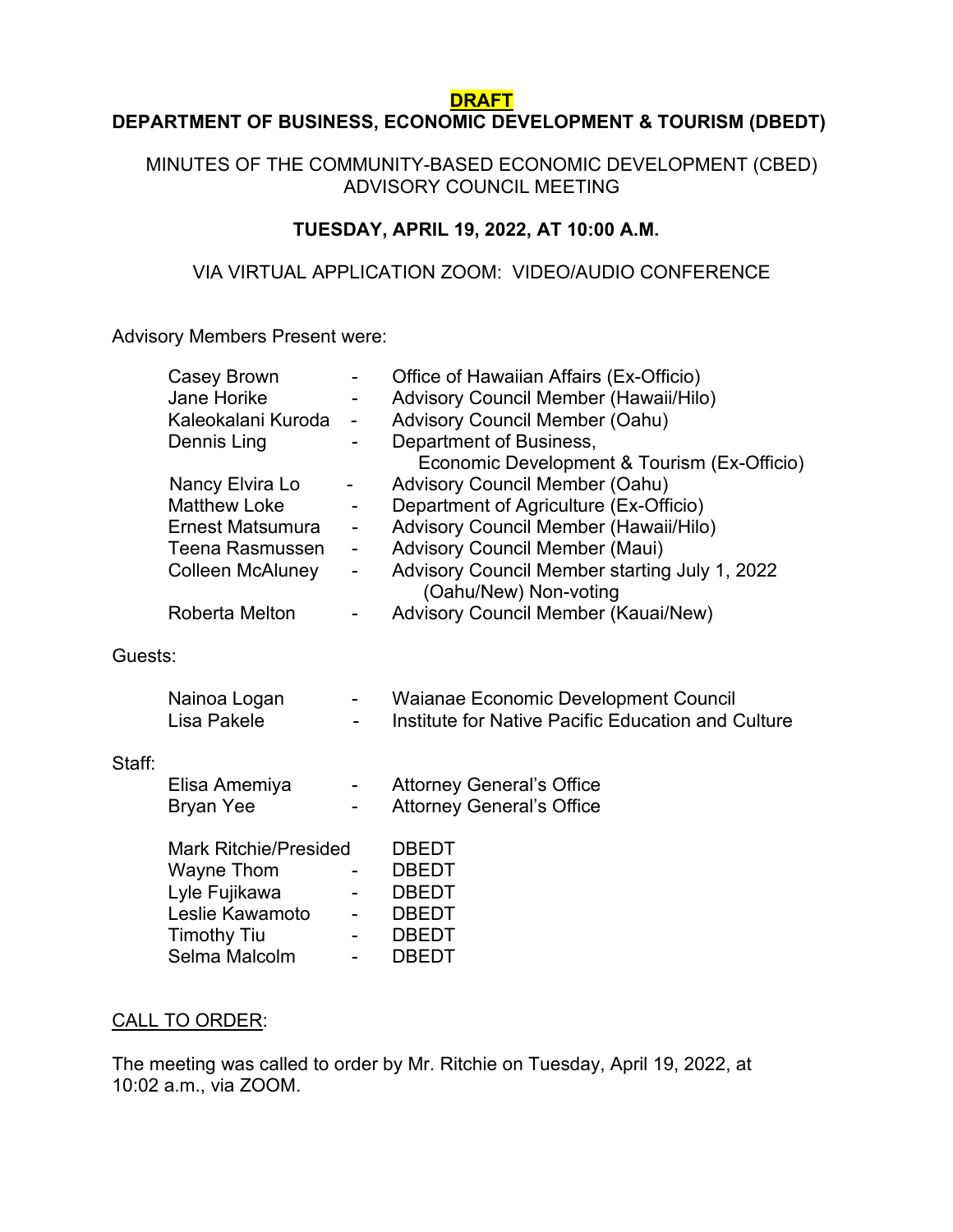# **Welcome Current Members and Introduction of any Guests:**

Mr. Ritchie welcomed everyone to the meeting and then conducted a rollcall of the council members. He introduced two new Council members, Ms. Colleen McAluney, representing Oahu and her membership will be effective on July 1, 2022, and Ms. Roberta Melton who is representing Kauai. Mr. Ritchie also introduced Nainoa Logan of Waianae Economic Development Council (WEDC) who would make a presentation on the loan to HB Baking, Inc., Ms. Lisa Pakele from the Institute for Native Pacific Education and Culture (INPEACE), who will be reporting on a post-event that occurred in October 2021, regarding Made in Hawaii Festival; the DBEDT staff, Ms. Elise Amemiya, the new deputy attorney general and Mr. Bryan Yee of the Attorney General's Office, transitioning Ms. Amemiya to the Council.

# **APPOINTMENT OF A PRESIDING OFFICER:**

Mr. Ritchie announced that Ms. Rachel James had resigned from the Council as chair due to family obligations on the Mainland. He sent her an email thanking her for the hard work she had done as chair. Mr. Ritchie noted that if anyone on the council would like to contact Ms. James, her personal email is listed on the previous council members' contact sheet.

Mr. Ritchie also announced that if there were no objections, he would act as the presiding officer and at the next meeting, Council could elect a new chair and those who are interested, should advise DBEDT/CBED via email.

### **OLD BUSINESS**:

### **APPROVAL OF MINUTES OF FEBRUARY 15, 2022**:

Motion was made by Mr. Ling and seconded by Ms. Rasmussen to approve the Minutes of Tuesday February 15, 2022, unamended.

Roll call vote was requested, and the following Council members approved the motion: Ms. Horike, Mr. Brown, Mr. Kuroda, Mr. Ling, Mr. Matsumura, Mr. Loke, Ms. Melton and Ms. Rasmussen.

The motion was passed.

#### **NEW BUSINESS:**

### **1. Approval of DBEDT/CBED Loan of \$125,000 to Lubrco, LLC of Kalihi, Honolulu for Working Capital & Equipment:**

This item was rescheduled to the next meeting in May 2022 due to the underwriting not being finished.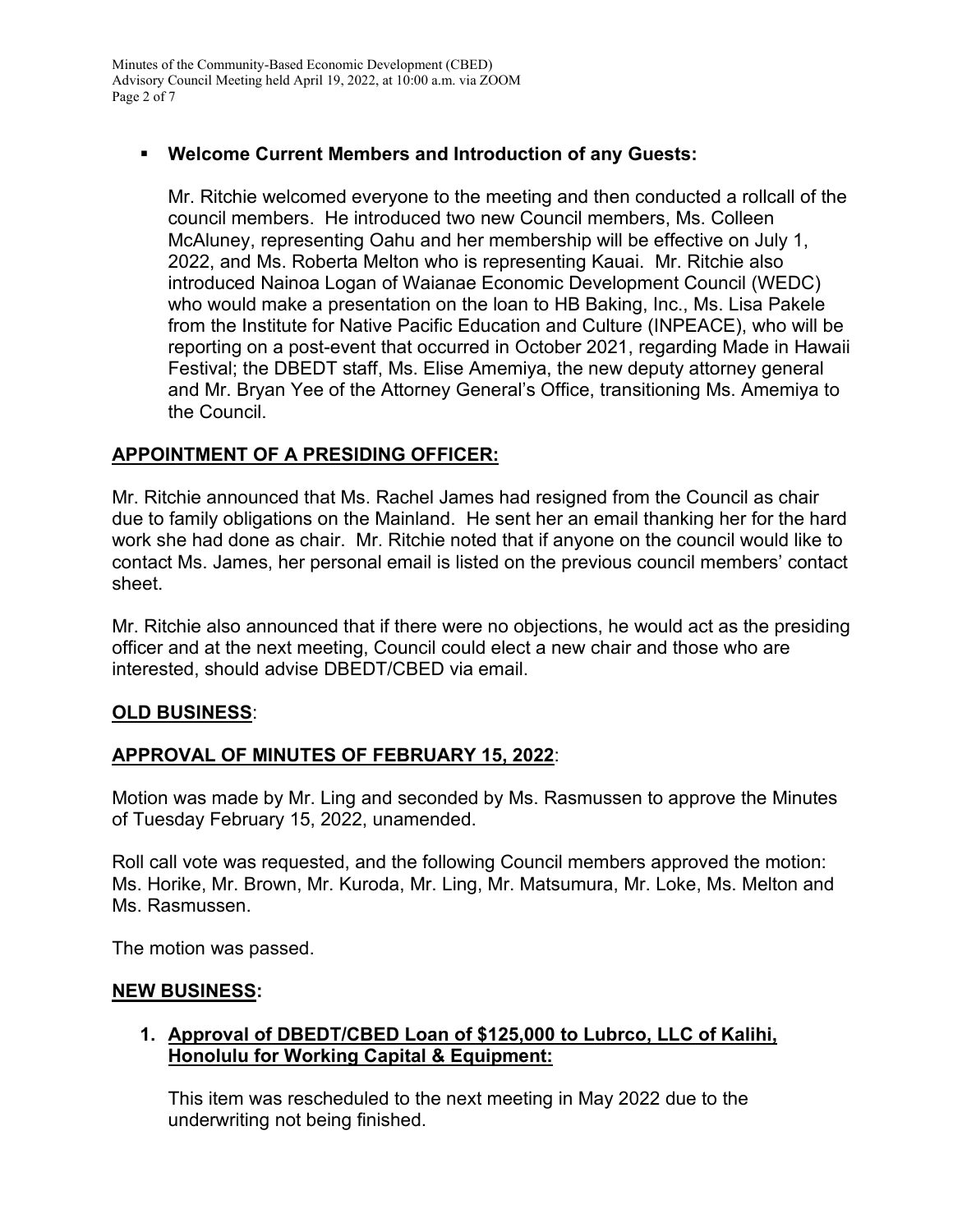### 2. **Approval of CBED Loan of \$25,000 to HB Baking, Inc., of Chinatown, Honolulu for Equipment**:

Mr. Ritchie provided background information on the loan to HB Baking, Inc. He advised that the loan was a referral from the Home Street Bank. The underwriting for the loan was done by Waianae Economic Development Council (WEDC) which is one of DBEDT's/CBED's resource partners. Mr. Ritchie then invited Mr. Nainoa Logan of WEDC to make his presentation to the Council.

Mr. Logan reported that HB Baking, Inc., was established in 2019 out of the home of Heather Bryan and David Lukela, owners of the company, after they were furloughed from their jobs in the restaurant industry due to the pandemic.

In May 2021 they opened a retail store inside of another restaurant in Chinatown, Honolulu, and although there is no visible signage on the outside of the building, the company made about \$15,000 a month in its first year of operation. Both owners (Heather and David) are culinary chefs. Currently, HB Baking has about \$130,000 in sales and over \$123,000 in annual revenue. Their products are frozen desserts/pies that are customized to order. Once the company is fully established, they will be focusing on wholesale expansion which will include convenient stores, i.e., 7/11s, grocery and other selected partners.

Mr. Logan stated that HB Baking, Inc., main revenue streams are their retail location comprising of 92.5% of their sales and the other 7.5% is wholesale. The company sells products to Liko's Tap and Table and Restaurant XO. Mr. Logan also reported that HB Baking, Inc., gross margin is 51.3%, their profit margin is about 26.2% and direct cost margin is 35.3%. Currently, there is \$50,000 in their savings account of their business banking so, there is enough cash asset to cover the loan at a ratio of 2:1.

Mr. Logan stated that HB Baking, Inc., is requesting a loan of \$25,000 to purchase an ice cream truck to expand in the popup markets. Also, an expansion into the popup market could increase annual revenue to about 50% which is equivalent to another \$5,000 - \$6,000 every month. Mr. Logan also shared some of the risks in operating a new business and noted that profitability is one of the highest risks. But despite the risk, it is a pretty good loan and HB Baking, Inc., will hire more people as they started to expand into the wholesale and popup markets.

Mr. Ritchie noted that DBEDT/CBED is interested in the new hires as it fits the CBED target market, which is manufacturing, wholesaling and trying to help businesses in economically challenged areas of the state.

### **Public Testimony**:

At this point, Mr. Ritchie invited members of the public to testify on the agenda items. Hearing none, he proceeded with questions and comments from the CBED Council members.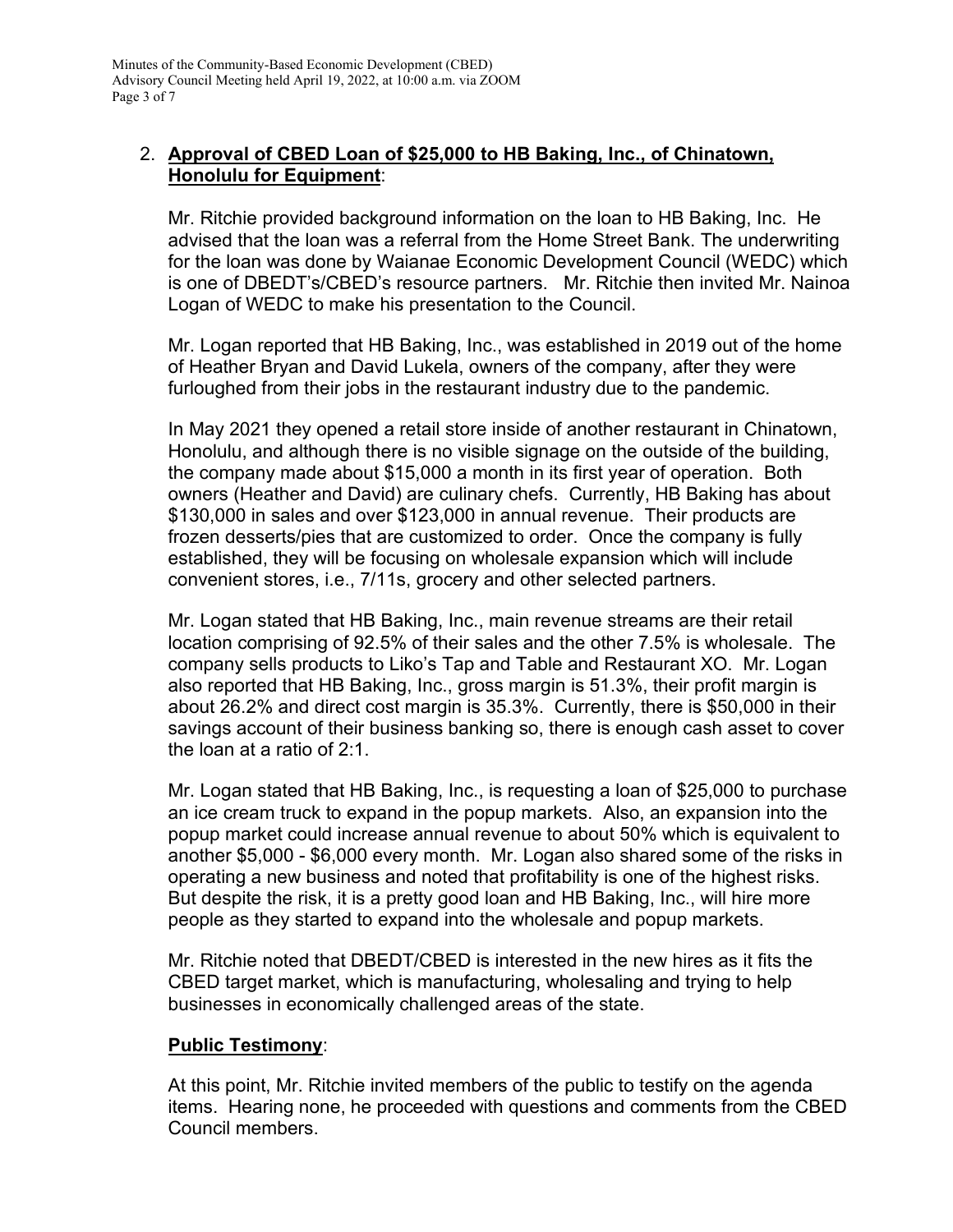Ms. Lo joined the meeting at 10:24 a.m.

Mr. Brown thanked and commended Mr. Logan on his presentation to the Council. Other council members also expressed their appreciated to Mr. Logan for the detailed information he provided during his presentation.

Ms. Rasmussen shared her concern about HB Baking, Inc., navigating into the chain stores with such little financial backing and noted that it is unrealistic for them to enter the wholesale market at this time.

Ms. Lo supported the loan of \$25,000 to HB Baking, Inc., but she was concerned that the owners took no salary and inquired if they had other jobs that are paying their salaries.

Mr. Logan replied that Mr. Lukela is a culinary instructor at Kapiolani Community College and his teaching salary is approximately \$5,000 a month which could be their primary income in addition to what they are trying to do with the business. Ms. Bryan is working full time with the business.

At this point with no additional Council comments or questions, Mr. Ritchie requested a motion on this agenda item.

Motion was made by Mr. Matsumura and seconded by Mr. Ling to approve the DBEDT/CBED Loan of \$25,000 to HB Baking, Inc., for working capital and equipment.

Roll call vote was requested, and the following Council members approved the motion: Ms. Horike, Mr. Brown, Mr. Kuroda, Mr. Ling, Ms. Lo, Mr. Matsumura, Mr. Loke, Ms. Melton and Ms. Rasmussen.

The motion was unanimously approved.

### 3. **Approval of an Additional \$30,000 in Grants for TA for Grant Writing Program for Nonprofits**:

Mr. Ritchie requested the Council's approval of an additional \$30,000 in grants to be used for technical assistance to non-profits involved in community-based economic development. The grant program is designed for non-profits to retain qualified technical assistance for grant writing individuals to apply for federal or private foundation economic development grants. Mr. Ritchie indicated that at a previous meeting, the Council approved a grant for \$60,000 to assist companies with up to \$5,000 (with a 20% match) to provide technical assistance to pursue federal and foundation money. He explained that DBEDT/CBED had spent most of that allocation and would like to continue the program. Mr. Ritchie indicated that three companies did not use their contracts and their grant contracts had expired.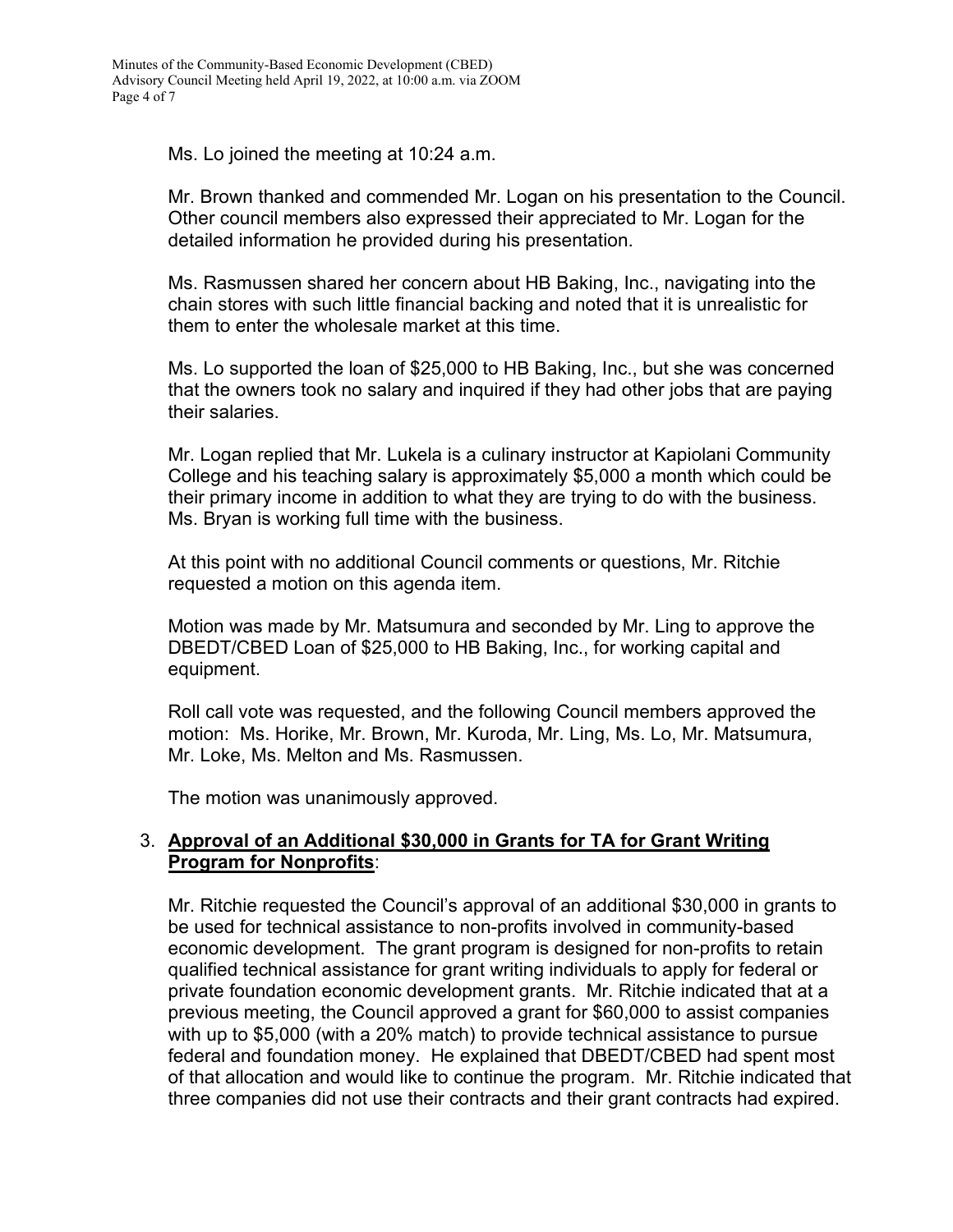During discussion, Ms. Rasmussen asked what DBEDT/CBED could do to make sure that these monies don't expire once they are allocated.

Mr. Ritchie explained that CBED staff did try repeated through emails and phone calls to let the non-profits know that their grant contracts were close to expiring. Ms. Rasmussen said that if we put the expiration dates on report to Council, that Council members can assist in contacting non-profits whose grant contracts are close to expiring.

Mr. Ritchie will be updating the DBEDT/CBED grants for Technical Assistance spreadsheet to reflect the award date, expiration date, etc., for distribution to the Council members.

Mr. Ritchie asked for a motion on this agenda item which was approval of an additional \$30,000 for the grant writing technical assistance program for nonprofits.

Motion was made by Ms. Rasmussen and seconded by Mr. Ling to approved DBEDT/CBED Grant Funds for an additional \$30,000 in Grants for Technical Assistance for Grant Writing Program for nonprofits to retain qualified technical assistance grant-writing individuals in order to apply for federal or private foundation economic development grants.

Roll call vote was requested by Mr. Ritchie and the following Council members approved the motion: Ms. Horike, Mr. Brown, Mr. Kuroda, Mr. Ling, Ms. Lo, Mr. Matsumura, Mr. Loke, Ms. Melton and Ms. Rasmussen.

Motion was unanimously approved.

### 4. **Post-event Report on Technical Assistance of \$5,0000 for Booth Space and Trade Show Training to West Oahu Companies**:

Mr. Ritchie stated that Ms. Lisa Pakele will be reporting on a grant that the Council authorized in October 2021 to work with 4-5 companies in the Waianae Coast to be first time exhibitors in Made in Hawaii Festival. He then invited Ms. Pakele to present her report. Ms. Pakele reported that she works for the Institute for Native Pacific Education and Culture. They serve the West Oahu community with a variety of programs including Ho`oulu Waiwai of which she is the program manager for the business development side. She has been working with several businesses in the area to fulfill their various business needs. DBEDT/CBED has been a tremendous support and she has been working with Mr. Ritchie and Mr. Fujikawa. She stated that Ho`oulu Waiwai has been supporting businesses over the past 5-years, and in November 2021 DBEDT/CBED assisted with funds to provide training for companies to participate as first-time exhibitors in the Made in Hawaii Festival and their total sales were \$50,804.79. Information on Ms. Pakele's presentation was included in the meeting packet.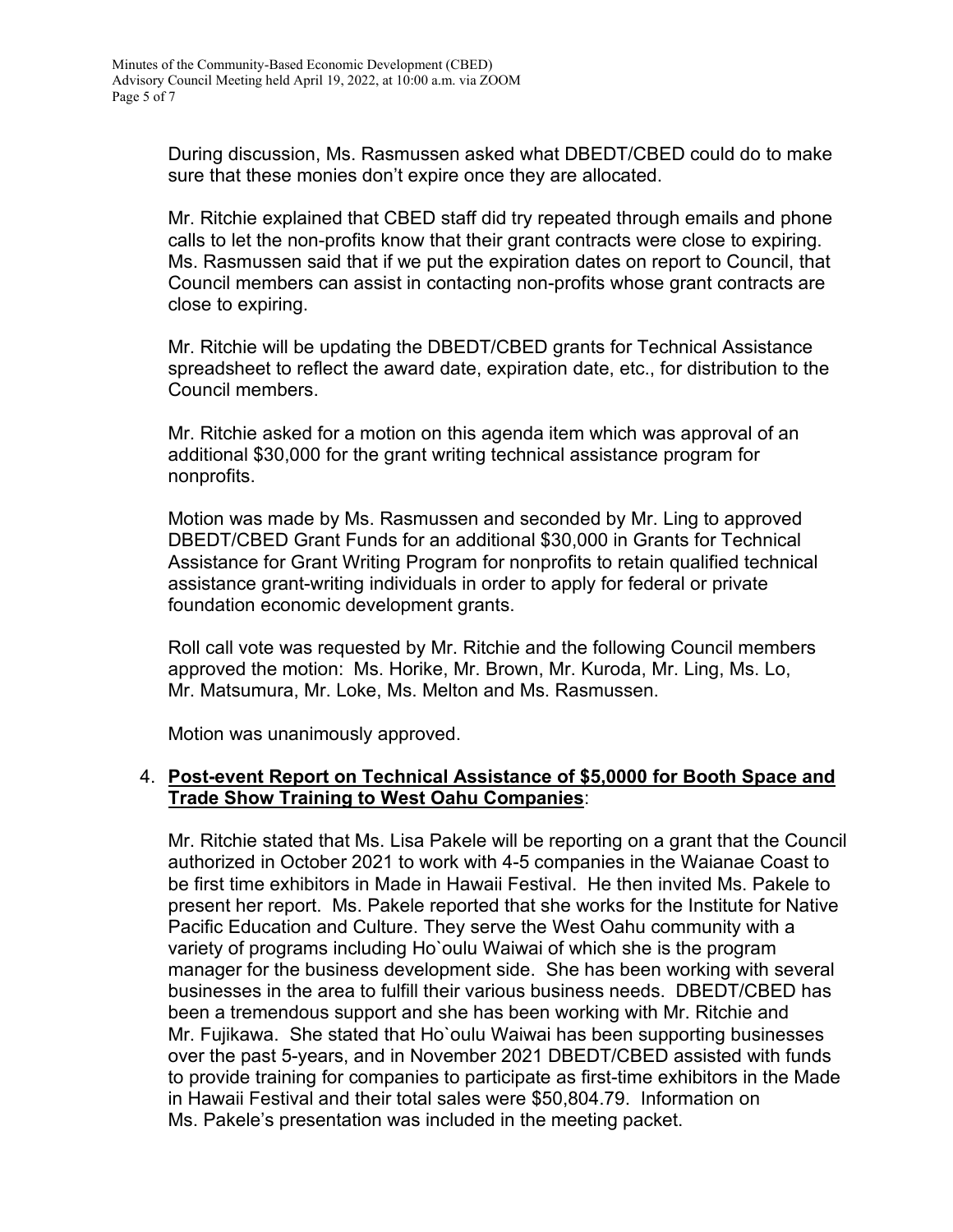Mr. Ritchie thanked Ms. Pakele for her presentation. Members of the Council also thanked Ms. Pakele for the services that she is offering in the community.

5. **Review of the Role of the CBED Advisory Council**: (In making recommendations to the DBEDT Director on CBED loans, grants and technical assistance).

Mr. Ritchie advised that information on the role of the CBED Advisory Council is included in the meeting packet. Also, that the CBED Advisory Council should make sure that the Statute is being followed in terms of supporting Community-Based Economic Development.

Mr. Ritchie indicated that DBEDT/CBED still have the EDA funding that it received in 2021, and in order to start drawing on the funds, the revolving loan fund plan which should be updated every other year. Also, that copies of the CBED revolving loan fund plan were distributed to all Council members for review and if anyone would like another copy, please let him know. He then encouraged the Council members to start reviewing the plan. Mr. Ritchie stated that in the past, DBEDT/CBED held a half-day strategy session for grants, loans and technical assistance that the program offers and proposed another strategy session where the council could review the revolving loan fund plan. Mr. Ritchie then thanked Mr. Nainoa Logan again for the great job he had done in presenting the loan write-up to the Council for HB Baking, Inc.

Mr. Ritchie said when DBEDT/CBED presented a loan to the Council for approval, the underwriting process is already done and validated by a third-party. He explained that some lending agencies and nonprofit organizations sometimes have a loan review committee that is made up of bankers and underwriters which is not necessarily the expertise of the DBEDT/CBED Advisory Council – he would like the Council to comment as to the loan being a fit to the CBED program, i.e., look at the statute and help guide us to make the CBED program effective and successful and eventually contribute to the community-based economic development program in the state.

During discussion, Mr. Brown asked if the DBEDT/CBED annual report has an evaluation of how the goals are met by the loans. Mr. Ritchie replied that DBEDT/CBED has tried to do that but with the EDA loan requirements, he would be publishing more metrics.

Ms. Rasmussen suggested that Mr. Ritchie/DBEDT with the Council's help, could identify CDFI's or other underwriter organizations on the neighbor islands to partner with then, organize a Zoom meeting and present what our capabilities are and what we would like to have them promote. She felt a lot of them are not aware of our DBEDT/CBED programs.

Mr. Ritchie said that is a great idea and he would look into it.